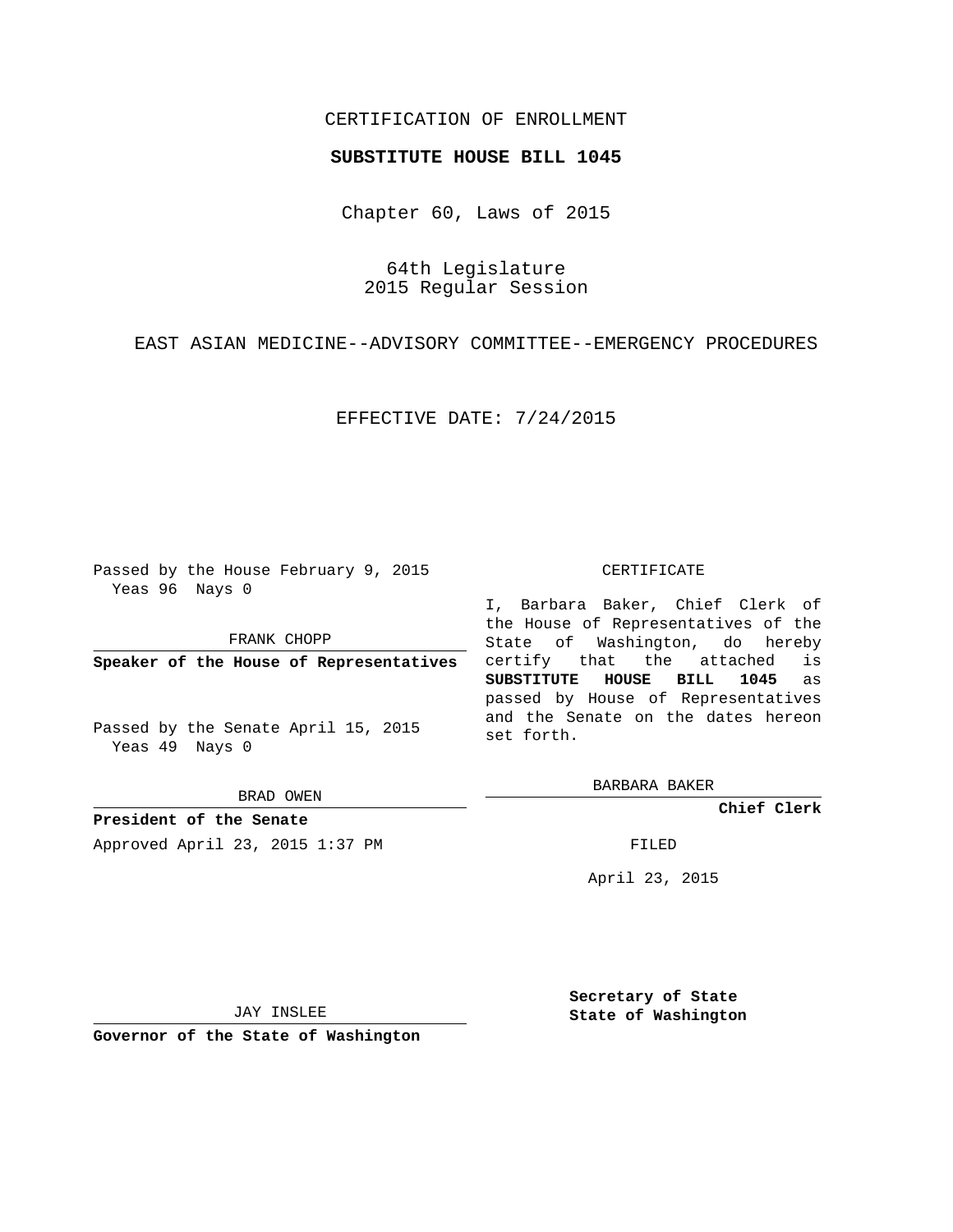## **SUBSTITUTE HOUSE BILL 1045**

Passed Legislature - 2015 Regular Session

**State of Washington 64th Legislature 2015 Regular Session**

**By** House Health Care & Wellness (originally sponsored by Representatives Tharinger, Harris, Van De Wege, Rodne, Moeller, Clibborn, Cody, G. Hunt, Jinkins, Gregerson, Santos, and Riccelli)

READ FIRST TIME 02/03/15.

1 AN ACT Relating to the practice of East Asian medicine; amending 2 RCW 18.06.140; and adding a new section to chapter 18.06 RCW.

3 BE IT ENACTED BY THE LEGISLATURE OF THE STATE OF WASHINGTON:

4 NEW SECTION. **Sec. 1.** A new section is added to chapter 18.06 5 RCW to read as follows:

6 The Washington state East Asian medicine advisory committee is established. 7

 (1) The committee consists of five members, each of whom must be a resident of the state of Washington. Four committee members must be East Asian medicine practitioners licensed under this chapter who have not less than five years' experience in the practice of East Asian medicine and who have been actively engaged in practice within two years of appointment. The fifth committee member must be appointed from the public at large and must have an interest in the 15 rights of consumers of health services.

 (2) The secretary shall appoint the committee members. Committee members serve at the pleasure of the secretary. The secretary may appoint members of the initial committee to staggered terms of one to three years, and thereafter all terms are for three years. No member 20 may serve more than two consecutive full terms.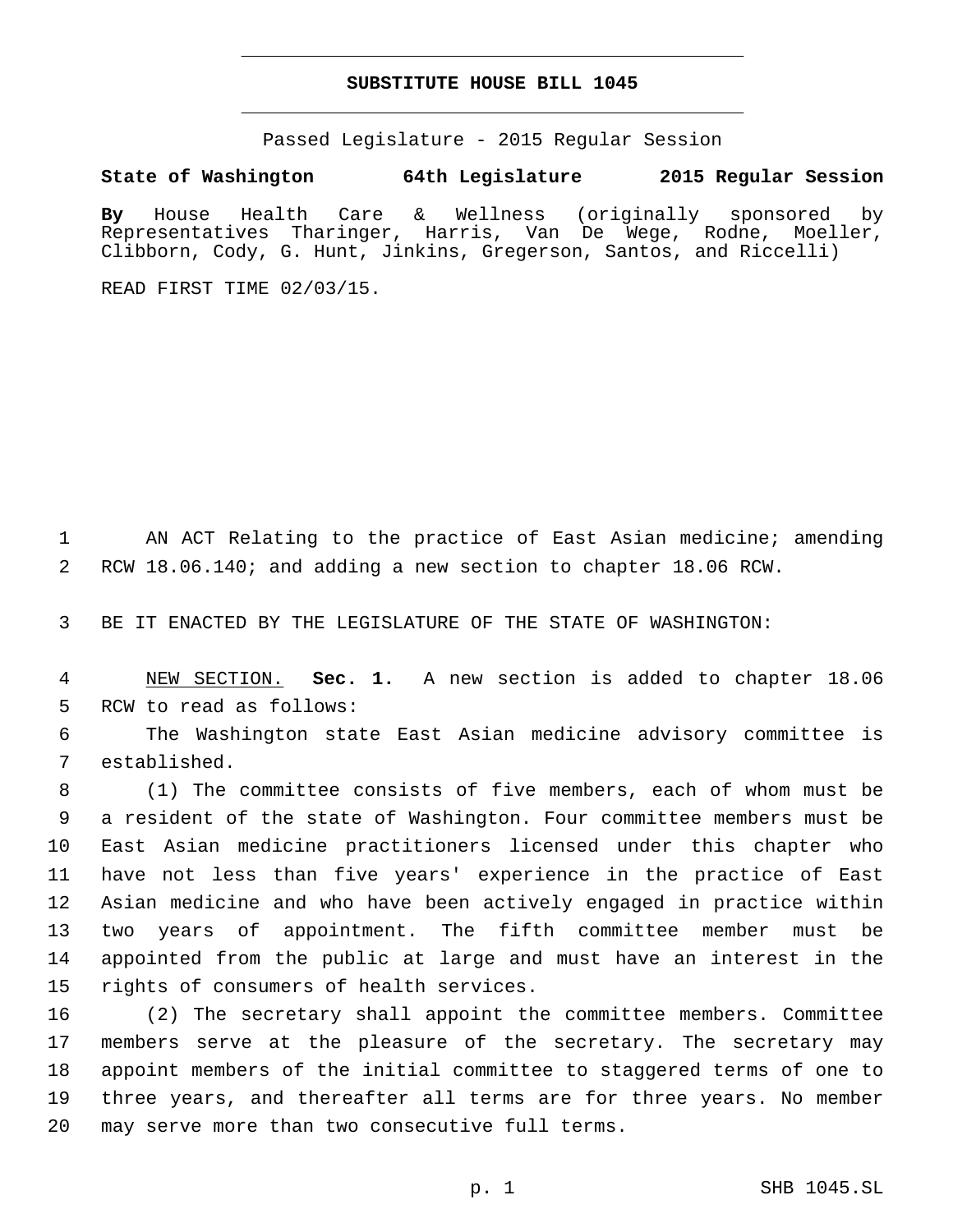(3) The committee shall meet as necessary, but no less often than once per year. The committee shall elect a chair and a vice chair. A majority of the members currently serving constitutes a quorum.

 (4) The committee shall advise and make recommendations to the secretary on standards for the practice of East Asian medicine.

 (5) Committee members must be compensated in accordance with RCW 43.03.240, including travel expenses in carrying out his or her authorized duties in accordance with RCW 43.03.050 and 43.03.060.

 (6) Committee members are immune from suit in an action, civil or criminal, based on the department's disciplinary proceedings or other 11 official acts performed in good faith.

 **Sec. 2.** RCW 18.06.140 and 2010 c 286 s 9 are each amended to 13 read as follows:

 (1) ((Every person licensed under this chapter shall develop a 15 written plan for consultation, emergency transfer, and referral to other health care practitioners operating within the scope of their authorized practices. The written plan shall be submitted with the initial application for licensure as well as annually thereafter with 19 the license renewal fee to the department. The department may withhold licensure or renewal of licensure if the plan fails to meet 21 the standards contained in rules adopted by the secretary.

 $(2)$ )) When a person licensed under this chapter sees patients with potentially serious disorders such as cardiac conditions, acute abdominal symptoms, and such other conditions, the practitioner shall immediately request a consultation or recent written diagnosis from a primary health care provider licensed under chapter 18.71, 18.57, 18.57A, 18.36A, or 18.71A RCW or RCW 18.79.050. In the event that the patient with the disorder refuses to authorize such consultation or provide a recent diagnosis from such primary health care provider, East Asian medical treatments, including acupuncture, may only be continued after the patient signs a written waiver acknowledging the risks associated with the failure to pursue treatment from a primary health care provider. The waiver must also include: (a) An explanation of an East Asian medicine practitioner's scope of practice, including the services and techniques East Asian medicine practitioners are authorized to provide and (b) a statement that the services and techniques that an East Asian medicine practitioner is authorized to provide will not resolve the patient's underlying